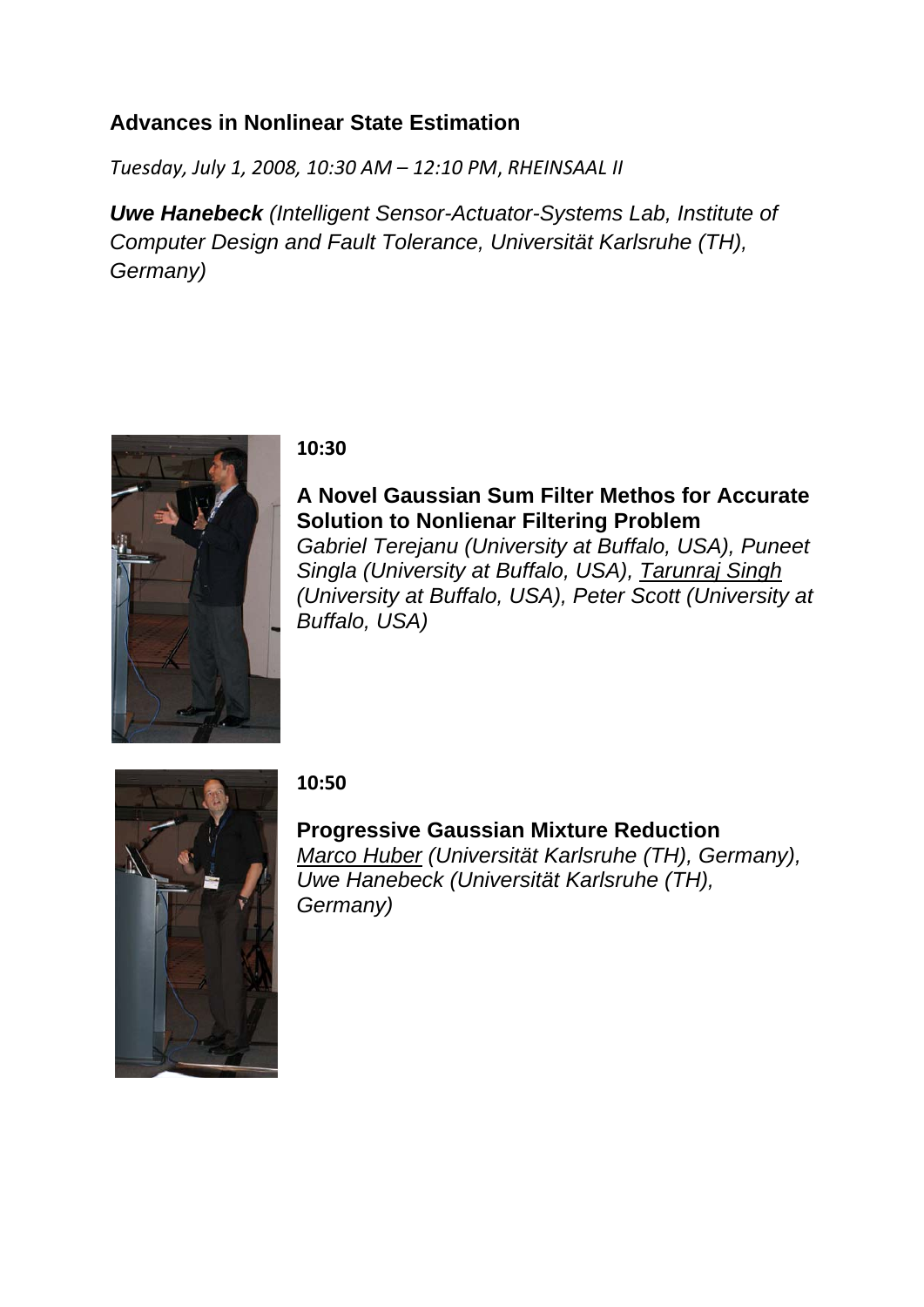

### **11:10**

## **Performance Comparison of Nonlinear Filters for Indoor WLAN Positioning**

*Hui Wang (Siemens, Germany), Dietrich Brunn (Universität Karlsruhe (TH), Germany), Andrei Szabo (Siemens, Germany), Joachim Bamberger (Siemens, Germany), Uwe Hanebeck (Universität Karlsruhe (TH), Germany)* 



### **11:30**

## **The Sliced Gaussian Mixture Filter for Efficient Nonlinear Estimation**

*Vesa Klumpp (Universität Karlsruhe (TH), Germany),Felix Sawo (Universität Karlsruhe (TH), Germany), Uwe Hanebeck (Universität Karlsruhe (TH), Germany), Dietrich Fränken (EADS Germany)* 



## **11:50**

# **Nonlinear Bayesian Estimation with Convex Sets of Probability Densities**

*Benjamin Noack (Universität Karlsruhe (TH), Germany), Vesa Klumpp (Universität Karlsruhe (TH), Germany), Dietrich Brunn (Universität Karlsruhe (TH), Germany), Uwe Hanebeck (Universität Karlsruhe (TH), Germany)*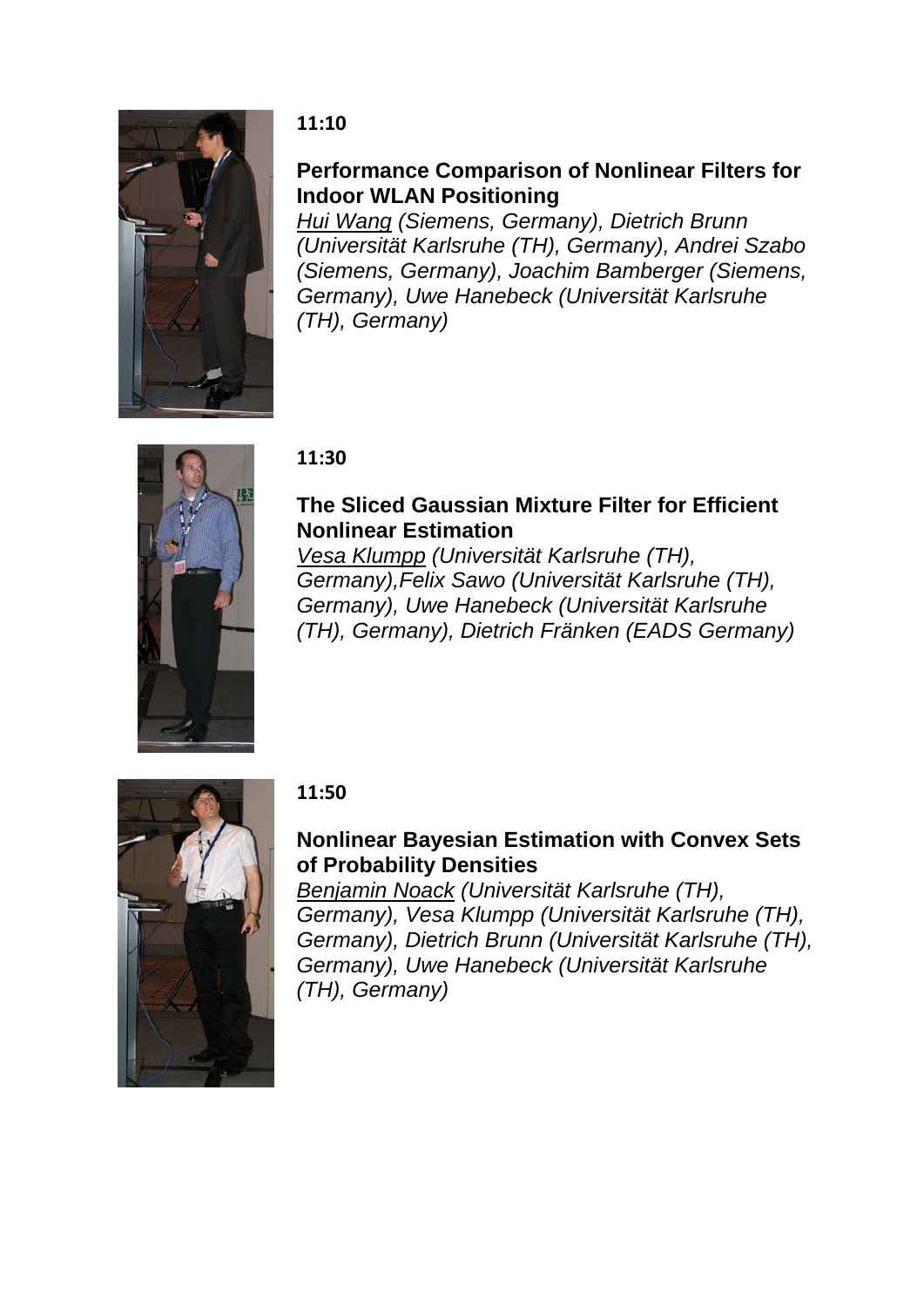## **Information Fusion in Sensor Networks**

*Tuesday, July 1, 2008, 1:10 PM – 2:50 PM*, *RHEINSAAL II*

*Uwe Hanebeck (Intelligent Sensor-Actuator-Systems Lab, Institute of Computer Design and Fault Tolerance, Universität Karlsruhe (TH), Germany)* 



#### **13.10**

**Decentralised particle filtering for multiple target localisation and tracking in wireless sensor** *Lee-Ling Ong (National University of Singapore, Singapore), Tim Bailey (University of Sydney, Australia), Ben Upcroft (The University of Queensland, Australia), Hugh Durrant-Whyte (University of Sydney, Australia)* 



## **13:30**

# **Priority List Sensor Scheduling using Optimal Pruning**

*Marco Huber (Universität Karlsruhe (TH), Germany), Uwe Hanebeck (Universität Karlsruhe (TH), Germany)*